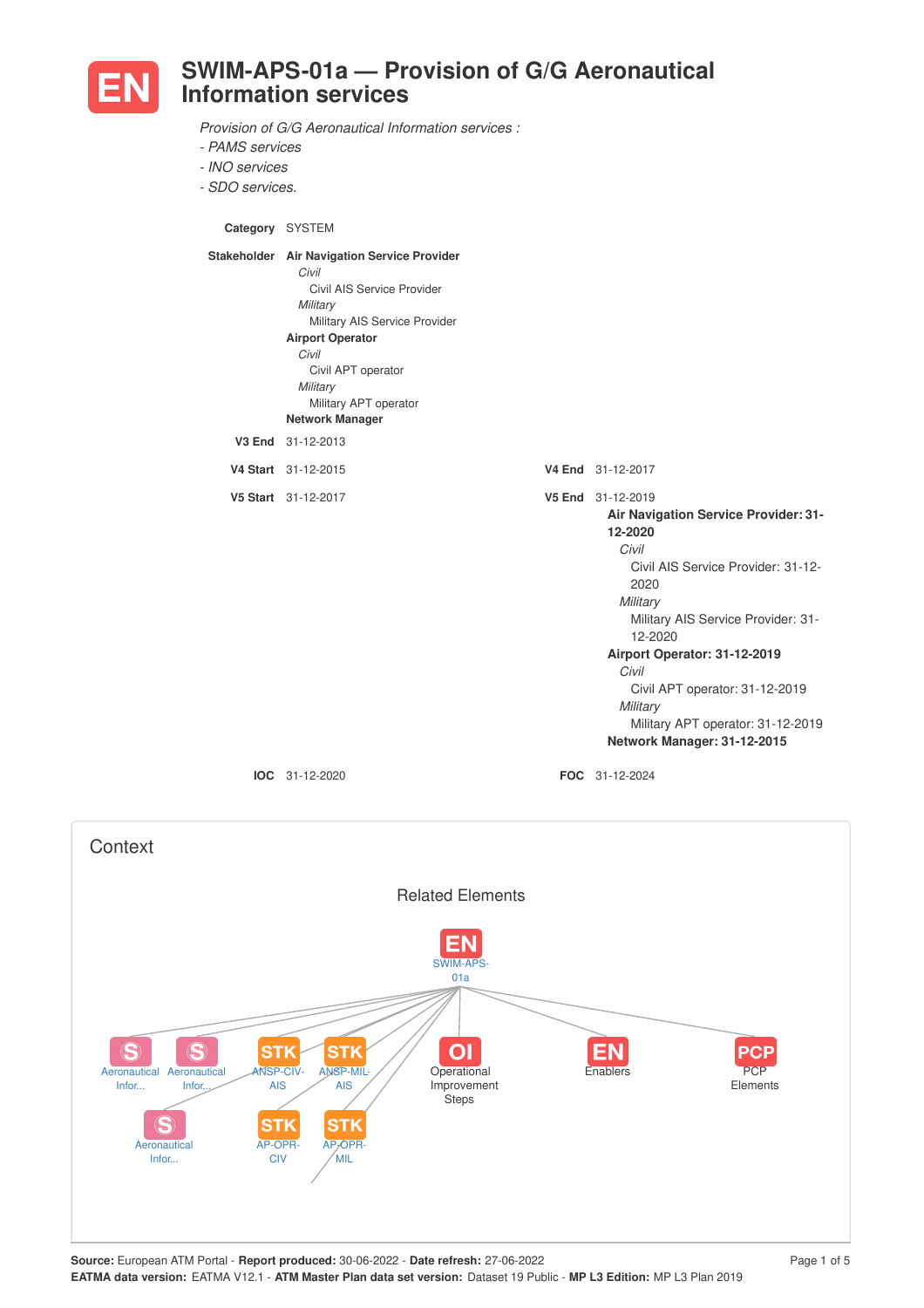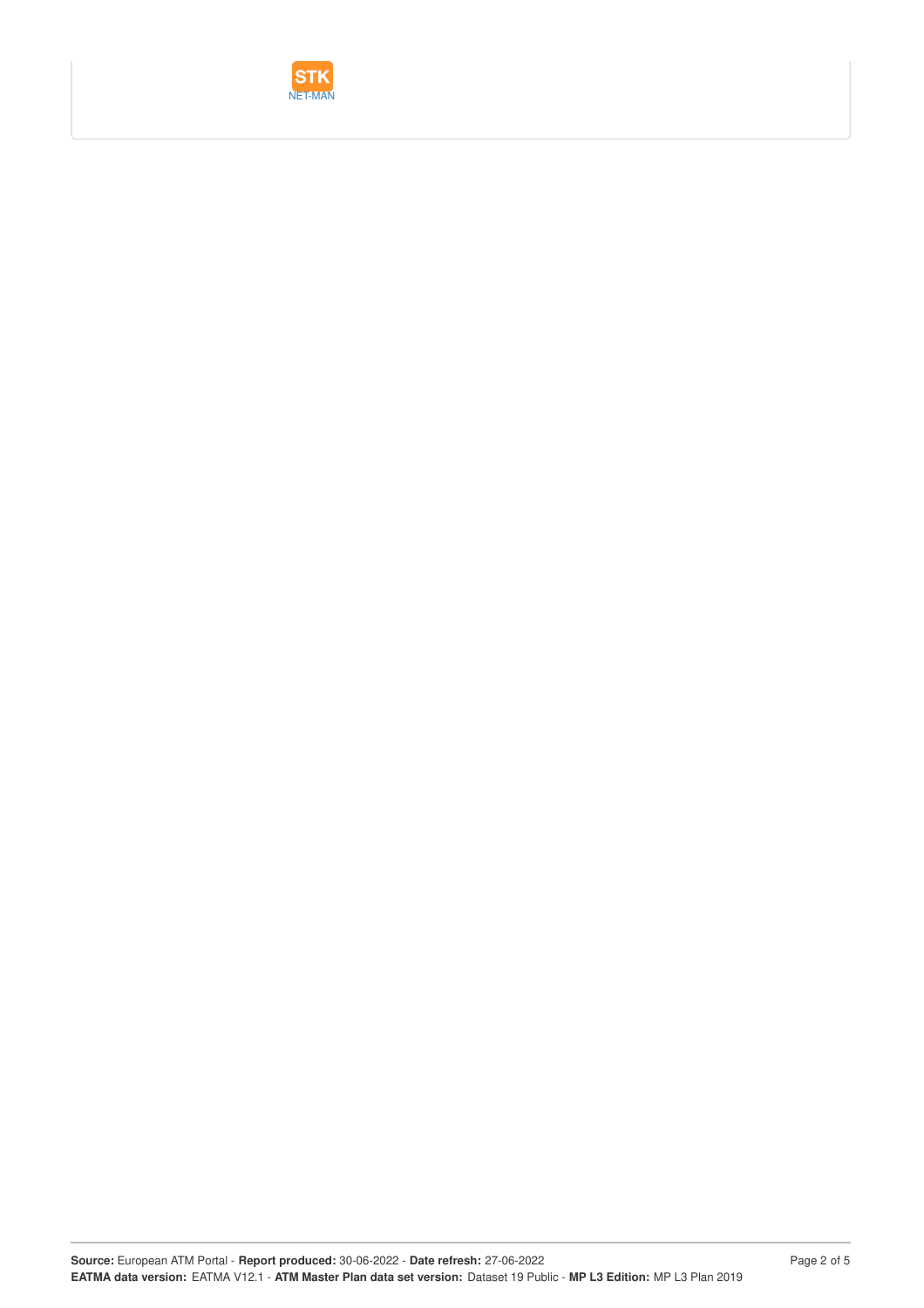| Code |                   |  |                |                |  | Benefits start date (IOC) - Full benefit date (FOC)                           |  |  |  |  |  |  |  |  |  |
|------|-------------------|--|----------------|----------------|--|-------------------------------------------------------------------------------|--|--|--|--|--|--|--|--|--|
|      |                   |  |                |                |  | 15 16 17 18 19 20 21 22 23 24 25 26 27 28 29 30 31 32 33 34 35 36 37 38 39 40 |  |  |  |  |  |  |  |  |  |
|      | SWIM-APS-01a      |  | V <sub>4</sub> | V <sub>5</sub> |  | <b>IOC - FOC</b>                                                              |  |  |  |  |  |  |  |  |  |
| ≙    | AOM-0304-A        |  |                |                |  |                                                                               |  |  |  |  |  |  |  |  |  |
| ≙    | AOM-0501          |  |                |                |  |                                                                               |  |  |  |  |  |  |  |  |  |
| ≙    | <b>DCB-0103-A</b> |  |                |                |  |                                                                               |  |  |  |  |  |  |  |  |  |
| ≙    | IS-0205           |  |                |                |  |                                                                               |  |  |  |  |  |  |  |  |  |
| ≙    | IS-0901-A         |  |                |                |  |                                                                               |  |  |  |  |  |  |  |  |  |
| →    | AOM-0202-A        |  |                |                |  |                                                                               |  |  |  |  |  |  |  |  |  |
| →    | AOM-0500          |  |                |                |  |                                                                               |  |  |  |  |  |  |  |  |  |

## **EN** Dependent Enablers

| Relationship | Code        | <b>Title</b>                                                                                         | <b>Related Elements</b> |
|--------------|-------------|------------------------------------------------------------------------------------------------------|-------------------------|
| Enabled by   | SWIM-STD-01 | <b>AIRM</b>                                                                                          | OI ENDS                 |
| Enabled by   | SWIM-STD-02 | <b>ISRM Rulebook</b>                                                                                 | OI EN                   |
| Enabled by   | SWIM-STD-03 | Version 2 of EN 16495 Information security for<br>organisations supporting civil aviation operations | <b>EN</b>               |
| Enabled by   | SWIM-STD-06 | <b>SWIM Compliance Framework</b>                                                                     | <b>EN</b>               |
| Enabled by   | SWIM-STD-07 | <b>SWIM Foundation</b>                                                                               | <b>EN</b>               |
| Enabled by   | SWIM-STD-08 | <b>AIRM Rulebook</b>                                                                                 | <b>EN</b>               |